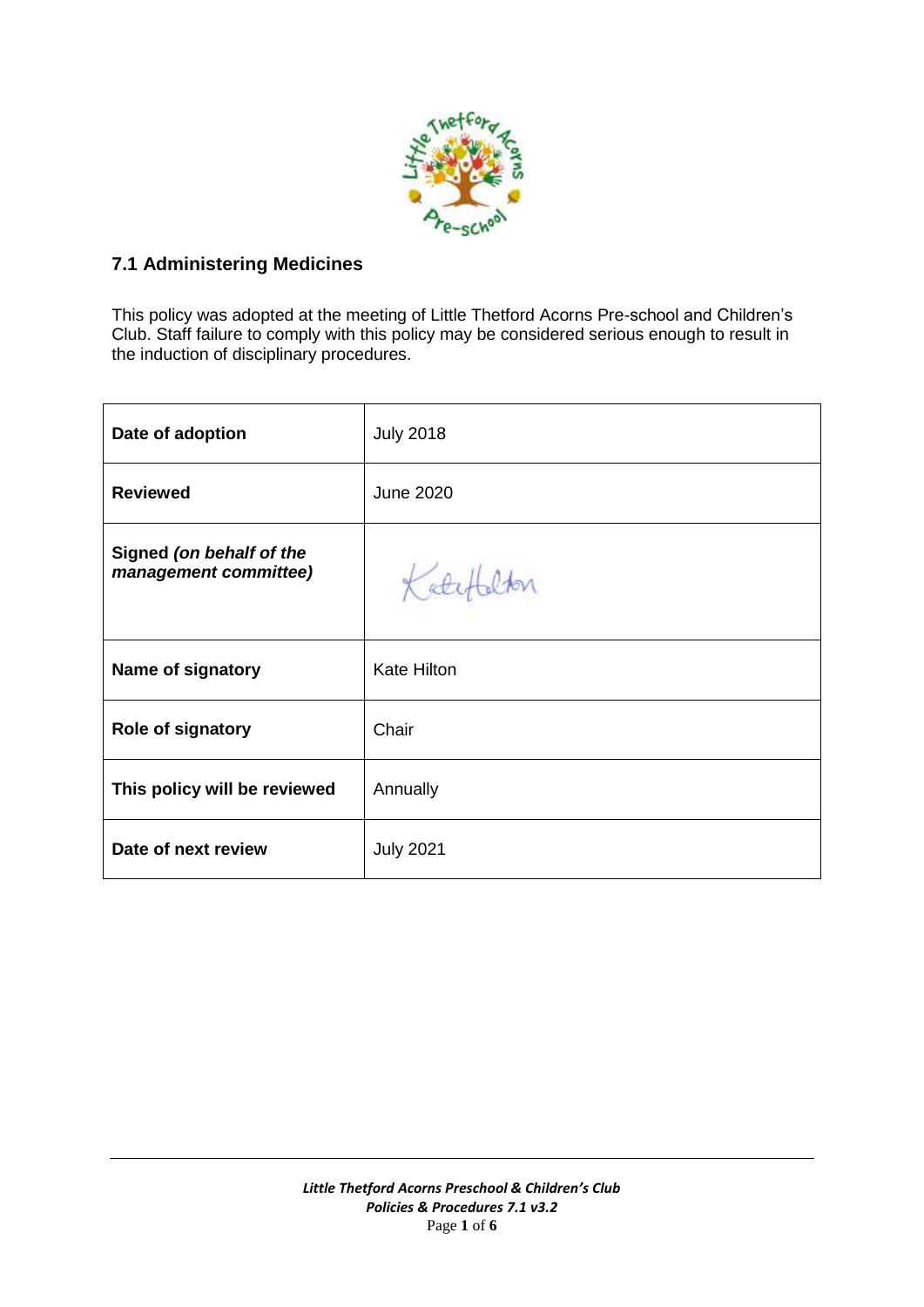# **7.1 Administering Medicines**

### **Safeguarding and Welfare Requirement: Health**

Providers must have and implement a policy and procedures for administering medicines, It must include systems for obtaining information about a child's needs for medicines and for keeping this information up to date.

### **Policy Statement**

While it is not our policy to care for sick children, who should be at home until they are well enough to return to the setting, we will agree to administer prescribed medication as part of maintaining their health and well-being or when they are recovering from an illness. We ensure that prescribed medicines are given correctly and in accordance with legal requirements.

At the start of taking a prescribed medication ( even if the child has had it before), we ask that the parent keeps the child at home for the first 48 hours to ensure no adverse effect, as well as to give time for the medication to take effect.

The child's key person, or a senior member of staff in their absence, is responsible for the correct administration of medication and this is witnessed by the Manager/ Deputy. This also includes ensuring that parental consent forms have been completed, that medicines are stored correctly and that records are kept according to procedures. In the absence of the key person, the Manager/Deputy is responsible for the overseeing of administering medication. We notify our insurance provider of all required conditions, as laid out in our insurance policy.

### **Procedures**

These procedures are written in line with guidance in 'Managing Medicines in Schools and Early Years Settings'. The manager is responsible for ensuring all staff understand and follow these procedures.

- Children taking prescribed medication must be well enough to attend the setting.
- Only medication prescribed by a doctor (or other medically qualified person) is administered. It must be in-date and prescribed for the current condition - the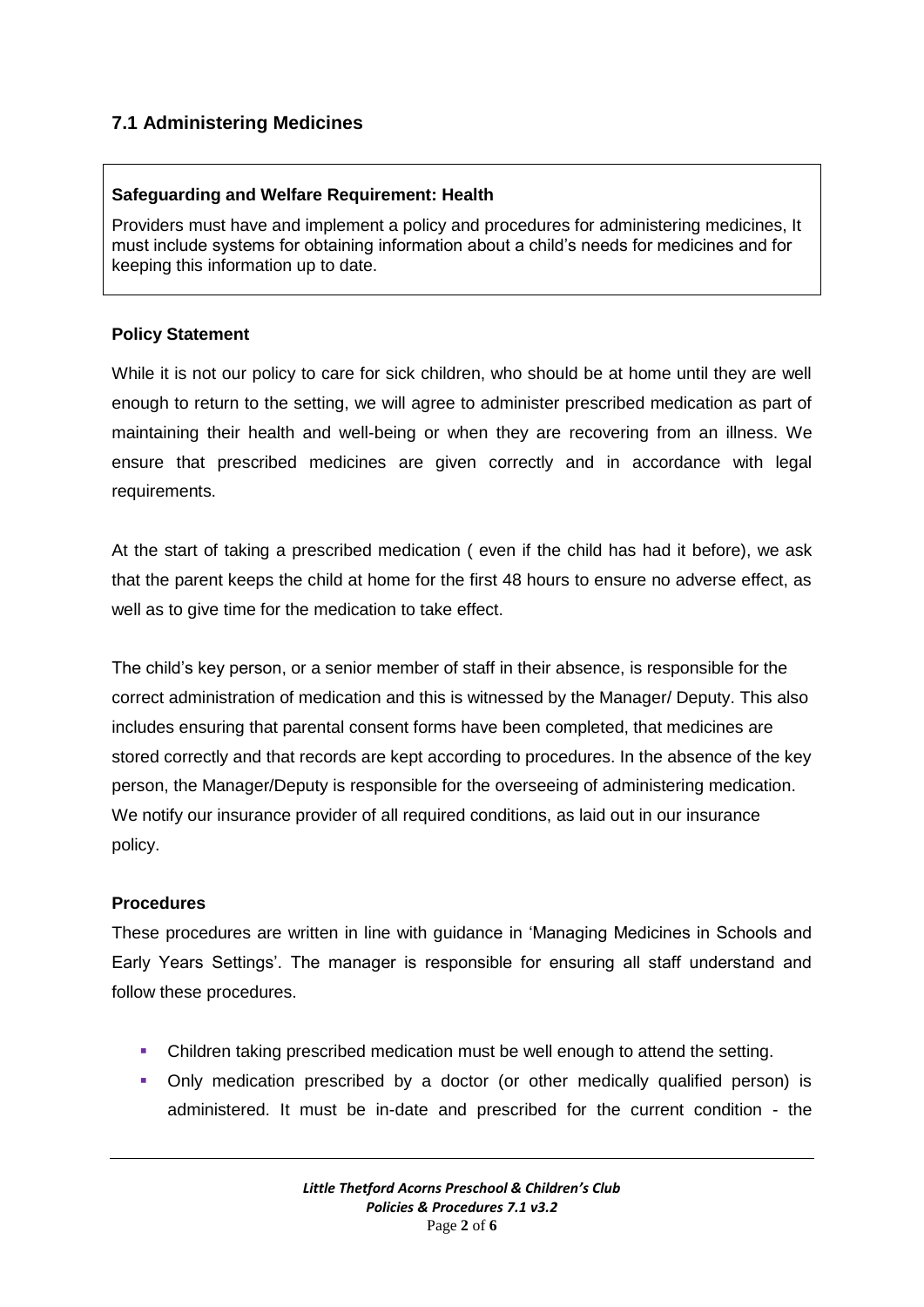medication must include a prescription sticker from the doctor detailing the child's name, their date of birth, name of the medication, dose required and date.

- Prescribed medicines are stored strictly in accordance with their product instructions and in their original container in which dispensed and should include prescriber's instructions for administration. Staff members must ensure that they are clearly labelled with the child's name, that it is in date, prescribed specifically for the current condition and ensure that the medicine is inaccessible to children. Prescribed medicines are stored in accordance with instructions on the label securely in a lidded box labelled with a child's name sticker and out of reach of children.
- Parents must give prior signed written permission for the administration of each required dose of medication. The member of staff being given the medication must ask the parent to complete and sign a Medication Consent form. No medication will be given without the following details being provided:
	- full name of child and date of birth;
	- name of medication and strength:
	- who prescribed it;
	- dosage and times to be given in the setting;
	- method of administration;
	- how the medication should be stored and the expiry date;
	- any possible side effects that may be expected;
	- signature and printed name of parent with date;
	- medication taken within the last 24 hours
- The medication should be given by the child's key person or Manager/Deputy with an additional member of staff present as a witness who should also sign the medication record form. The administration is recorded accurately each time it is given and signed by both staff members. Parents must then sign the medication form at the end of the day/session to acknowledge the administration of a medicine. The medication record form records:
	- name of child:
	- name and strength of medication;
	- name of the doctor/health professional that prescribed it;
	- the date and time of dose;
	- dose given and method;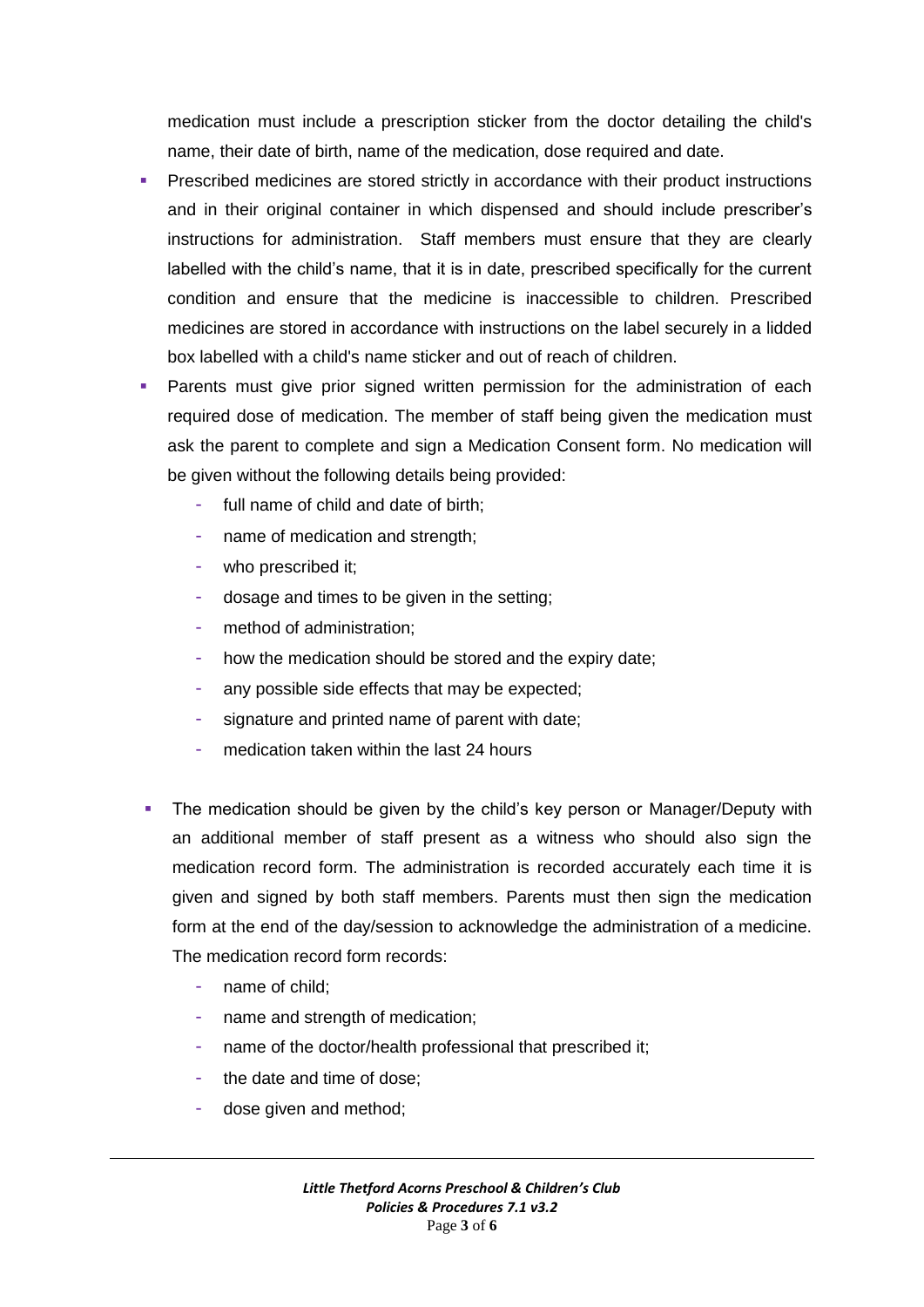- signature of key person/manager and witness and verification by parent signature at the end of the day/session.
- **If the administration of prescribed medication requires medical knowledge, we obtain** individual training by a health professional.
- No child may self-administer. Where children are capable of understanding when they need medication, for example with asthma, they should be encouraged to tell a member of staff what they need. However, this does not replace staff vigilance in knowing and responding when a child requires medication.
- We monitor the medication records to look at the frequency of medication given in the setting. For example, a high incidence of antibiotics being prescribed for a number of children at similar times may indicate a need for better infection control.
- If a parent/carer fails to bring in any required medication for their child, such as an inhaler, Epipen etc then the setting has every right to refuse the child into the setting on such an occasion. As this may cause a risk to the child if the medication is not available.

### **Storage of medicines**

- All medication is stored depending on prescriber's instructions; however, it will be stored safely, securely and out of children's reach either on our first aid shelf in the main room or refrigerated.
- Your child's medication must come to us in a named box each morning, boxes need to be labelled up with your child's name, date of birth and photo along with the name of their medication. Please make sure you hand your medication over to either your child's keyperson, Manager or Deputy.
- We are unable to take responsibility for your child's medication and so it must be taken home at the end of every session. It is the responsibility of the child's key person, Manager or Deputy, to ensure that the medication is handed back to parents/carers at the end of the day/session.
- Medication needs to be in its original box that contains the doctor's prescription label on the side, along with any additional equipment i.e spacer.
- Additionally, Medication will then be stored in its box in our secure, designated First Aid area during your child's session at Pre-School.
- Parents/carers with children with inhalers or other emergency life-saving equipment, i.e. Epipens, are asked to hand their child's medication over to their key person or the Manager or Deputy. The medication in a medication box or designated space for the child on or near the Emergency Aid Board. There is an additional laminated sheet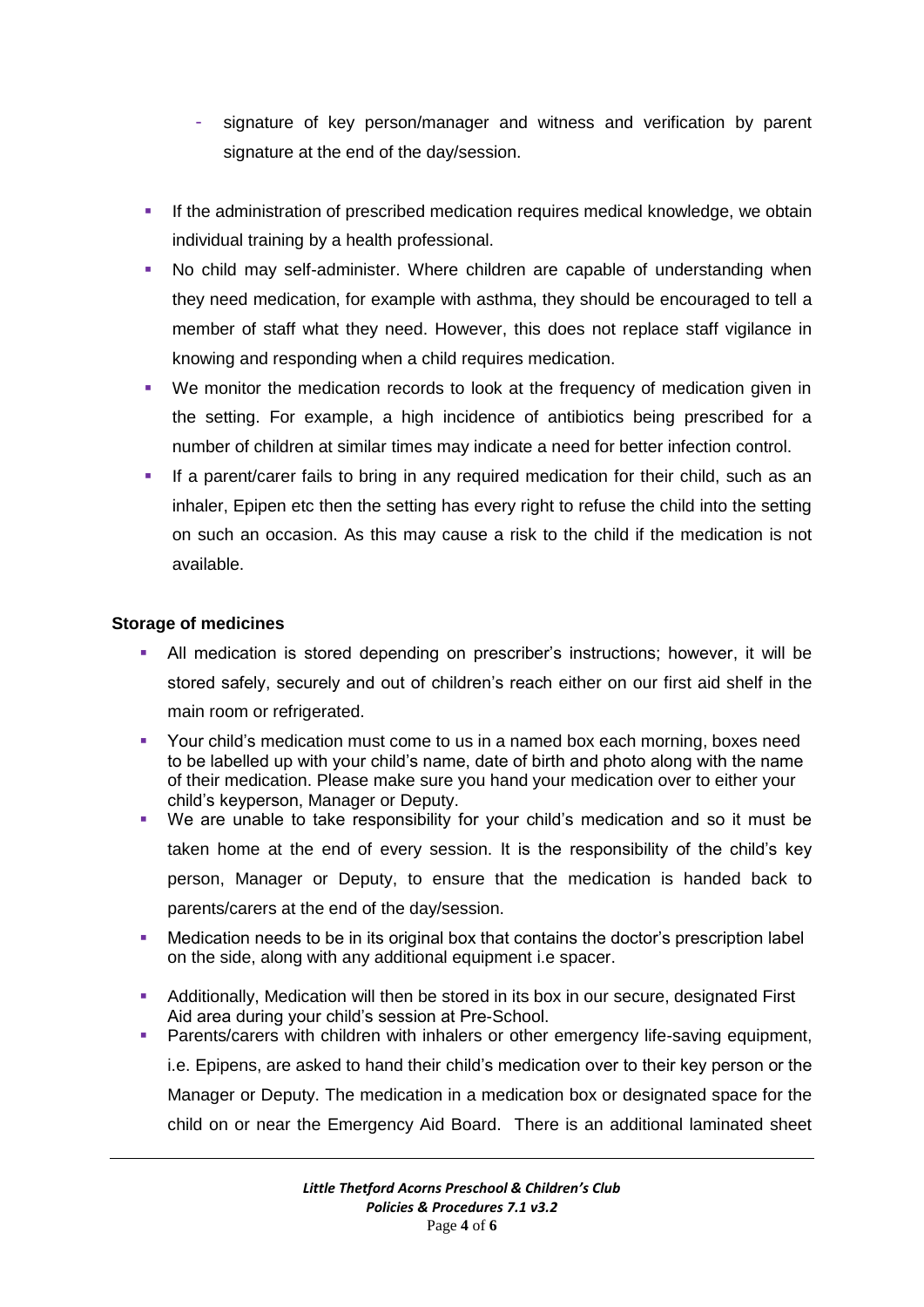that is removed with the medication in the event of an emergency evacuation or outing to ensure that all staff members have details of the medication with the child at all times.

 The Emergency Aid boxes are on a shelf in the main room by the sink, out of children's reach, and easily accessible in case of an emergency.

# **Children who have long-term medical conditions and who may require ongoing medication**

- A risk assessment is carried out for each child with long-term medical conditions that require ongoing medication. This is the responsibility of the manager alongside the key person. Other medical or social care personnel may need to be involved in the risk assessment.
- Parents will also be required to contribute to a risk assessment. They will be shown around the setting, understand the routines and activities and point out anything which they think may be a risk factor for their child.
- For some medical conditions key staff will need to have training in basic understanding of the condition, as well as the correct administration of medication. The training needs for staff members will form part of the risk assessment.
- The risk assessment includes vigorous activities and any other activity that may give cause for concern regarding an individual child's health needs.
- The risk assessment includes arrangements for taking medicines on outings. The child's GP's advice is sought if necessary where there are concerns.
- An individual health care plan for the child is drawn up with the parent outlining the key person's role and what information must be shared with other staff who care for the child.
- The individual health care plan should include the measures to be taken in an emergency.
- The health care plan is reviewed at the beginning of every half-term or more frequently if necessary. This includes reviewing the medication, e.g. changes to the medication or the dosage, any side-effects noted etc.
- **Parents receive a copy of the individual health care plan and each contributor,** including the parent, signs it.